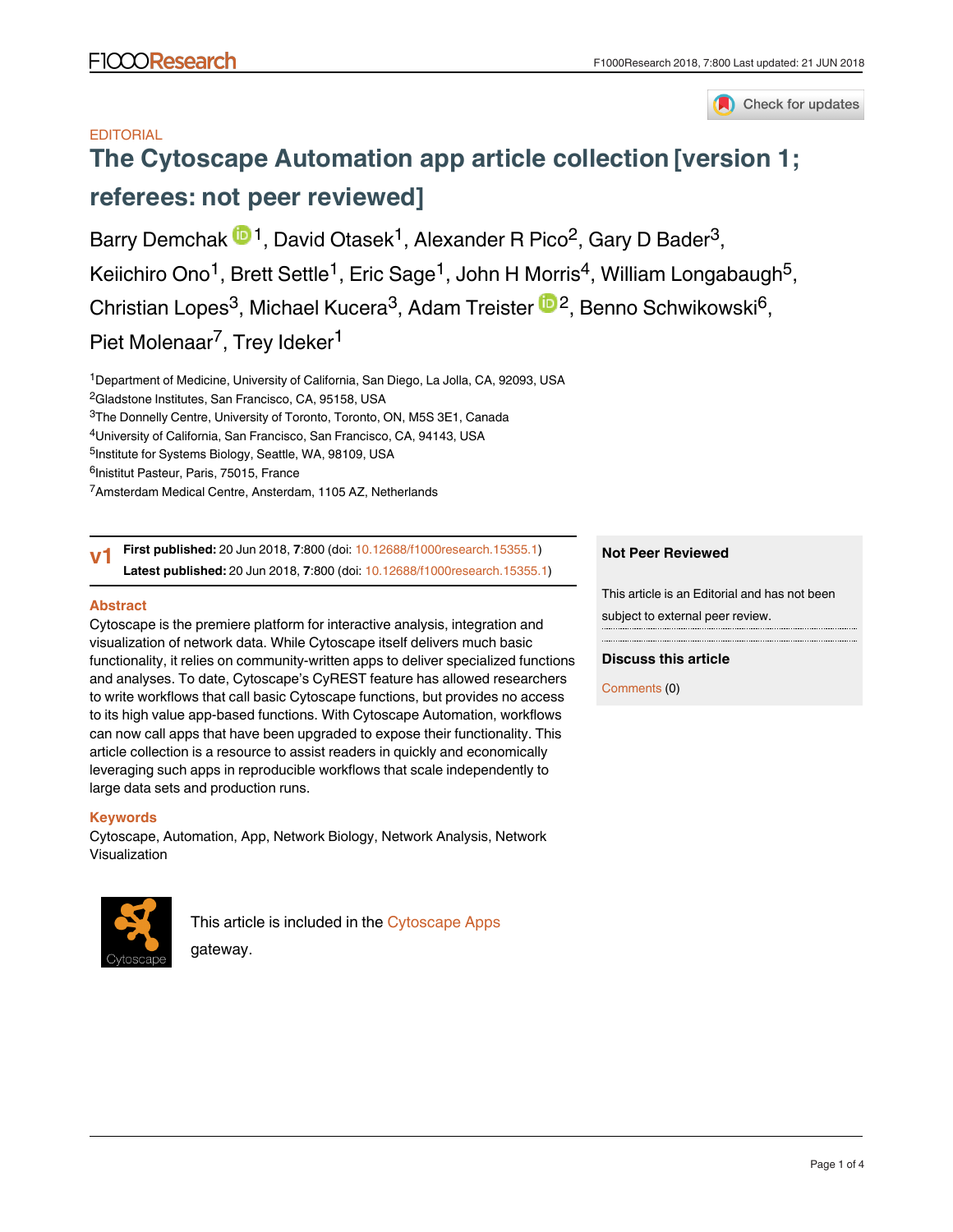**Corresponding author:** Barry Demchak (idekerlab.bdemchak@gmail.com)

**Author roles: Demchak B**: Conceptualization, Project Administration, Supervision, Writing – Original Draft Preparation; **Otasek D**: Software; **Pico AR**: Conceptualization, Software, Supervision, Writing – Review & Editing; **Bader GD**: Funding Acquisition, Supervision; **Ono K**: Software; **Settle B**: Software; **Sage E**: Software; **Morris JH**: Software; **Longabaugh W**: Software, Writing – Review & Editing; **Lopes C**: Software; **Kucera M**: Software; **Treister A**: Software; **Schwikowski B**: Funding Acquisition, Software; **Molenaar P**: Software; **Ideker T**: Funding Acquisition, Supervision

**Competing interests:** No competing interests were disclosed.

**How to cite this article:** Demchak B, Otasek D, Pico AR *et al.* **The Cytoscape Automation app article collection [version 1; referees: not peer reviewed]** *F1000Research* 2018, **7**:800 (doi: [10.12688/f1000research.15355.1\)](http://dx.doi.org/10.12688/f1000research.15355.1)

**Copyright:** © 2018 Demchak B *et al*. This is an open access article distributed under the terms of the [Creative Commons Attribution Licence,](http://creativecommons.org/licenses/by/4.0/) which permits unrestricted use, distribution, and reproduction in any medium, provided the original work is properly cited.

**Grant information:** This work was supported with funding from the National Resource for Network Biology (NRNB) under award number P41 GM103504 and the National Institute of General Medical Sciences (NIGMS) under award number R01 GM070743, both assigned to TI. *The funders had no role in study design, data collection and analysis, decision to publish, or preparation of the manuscript.*

**First published:** 20 Jun 2018, **7**:800 (doi: [10.12688/f1000research.15355.1](http://dx.doi.org/10.12688/f1000research.15355.1))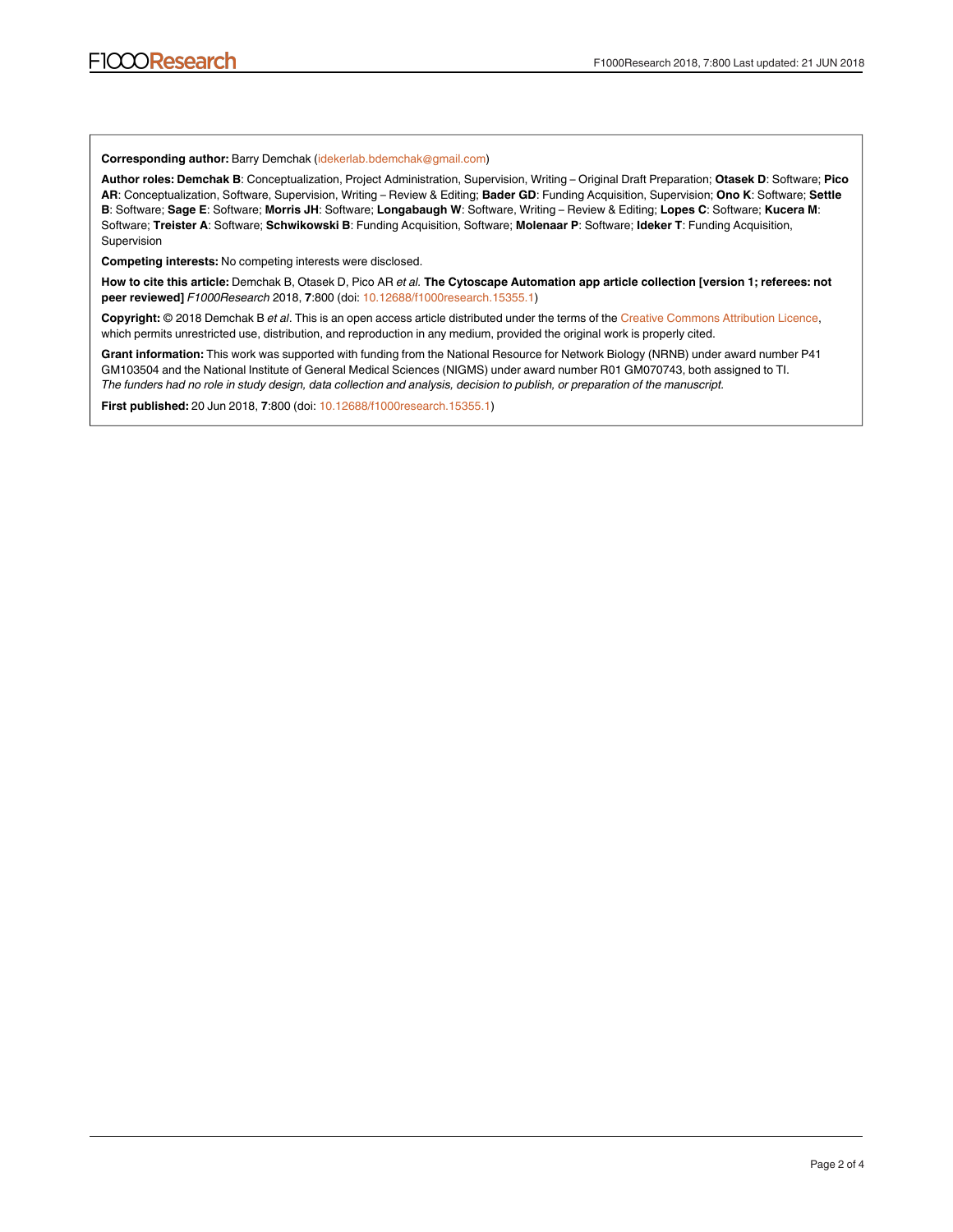## **Editorial**

Cytoscape is an open source software platform for interactive analysis, integration and visualization of networks and network data<sup>1</sup>. At heart, Cytoscape provides basic network analysis functionality (e.g., network import/export, network data analysis, visualization and layout) in a menu-driven desktop format. Most importantly, it also enables and encourages users to add extensions (called apps) that deliver custom features important for specific workflows (e.g.,  $C \leq C O^2$  for enrichment analysis relative to various ontologies). To date, Cytoscape users can choose among over 330 apps written by over 550 authors.

In 2014, the CyREST app<sup>3</sup> was created to allow external programs to exercise core Cytoscape functionality as part of custom workflows. By authoring such workflows in common languages (such as R and Python), users can combine the best features of Cytoscape with those available in languagespecific libraries, thus creating new value much more quickly and cheaply than writing conventional Cytoscape apps. Furthermore, such workflows can more easily integrate external applications (e.g., GenePattern and iGraph) and multiple large datasets. Finally, external workflows enable reproducibility not available using Cytoscape's standard mouse/keyboard/ display interaction mode.

In 2018, [Cytoscape Automation](https://github.com/cytoscape/cytoscape-automation) was created to enable external workflows to also call functionality in apps. For an app to be callable, it must be upgraded to support automation via either a

Commands or Functions interface. As of March, 2018, app authors upgraded and released 22 apps.

This collection of Cytoscape app articles at *F1000Research* is intended to serve as a resource to researchers (as workflow authors) and app developers to understand the features and interfaces exposed by automation-enabled apps. They are written by the app authors themselves according to a template that calls for explaining newly available functions, how they can be called, and with real world examples. We intend that readers be able to quickly and economically incorporate Cytoscape app functionality as reproducible workflows that scale independently to large data sets and production runs.

## **Data availability**

*No data are associated with this article.*

#### Competing interests

No competing interests were disclosed.

### Grant information

This work was supported with funding from the National Resource for Network Biology (NRNB) under award number P41 GM103504 and the National Institute of General Medical Sciences (NIGMS) under award number R01 GM070743, both assigned to TI.

*The funders had no role in study design, data collection and analysis, decision to publish, or preparation of the manuscript.*

#### **References**

- Pico AR, Bader GD, Demchak B, et al.: The Cytoscape app article collection **[version 1; referees: not peer reviewed].** F1000Res. 2014; **3**: 138. **[PubMed Abstract](http://www.ncbi.nlm.nih.gov/pubmed/25580224)** | **[Publisher Full Text](http://dx.doi.org/10.12688/f1000research.4642.1)** | **[Free Full Text](http://www.ncbi.nlm.nih.gov/pmc/articles/4288400)**
- 2. Bindea G, Mlecnik B, Hackl H, et al.: **ClueGO: a Cytoscape plug-in to decipher functionally grouped gene ontology and pathway annotation networks.**

Bioinformatics. 2009; **25**(8): 1091–1093. **[PubMed Abstract](http://www.ncbi.nlm.nih.gov/pubmed/19237447)** | **[Publisher Full Text](http://dx.doi.org/10.1093/bioinformatics/btp101)** | **[Free Full Text](http://www.ncbi.nlm.nih.gov/pmc/articles/2666812)**

3. Ono K, Muetze T, Kolishovski G, et al.: **CyREST: Turbocharging Cytoscape Access for External Tools via a RESTful API [version 1; referees: 2 approved].** F1000Res. 2015; **4**: 478. **[PubMed Abstract](http://www.ncbi.nlm.nih.gov/pubmed/26672762)** | **[Publisher Full Text](http://dx.doi.org/10.12688/f1000research.6767.1)** | **[Free Full Text](http://www.ncbi.nlm.nih.gov/pmc/articles/4670004)**